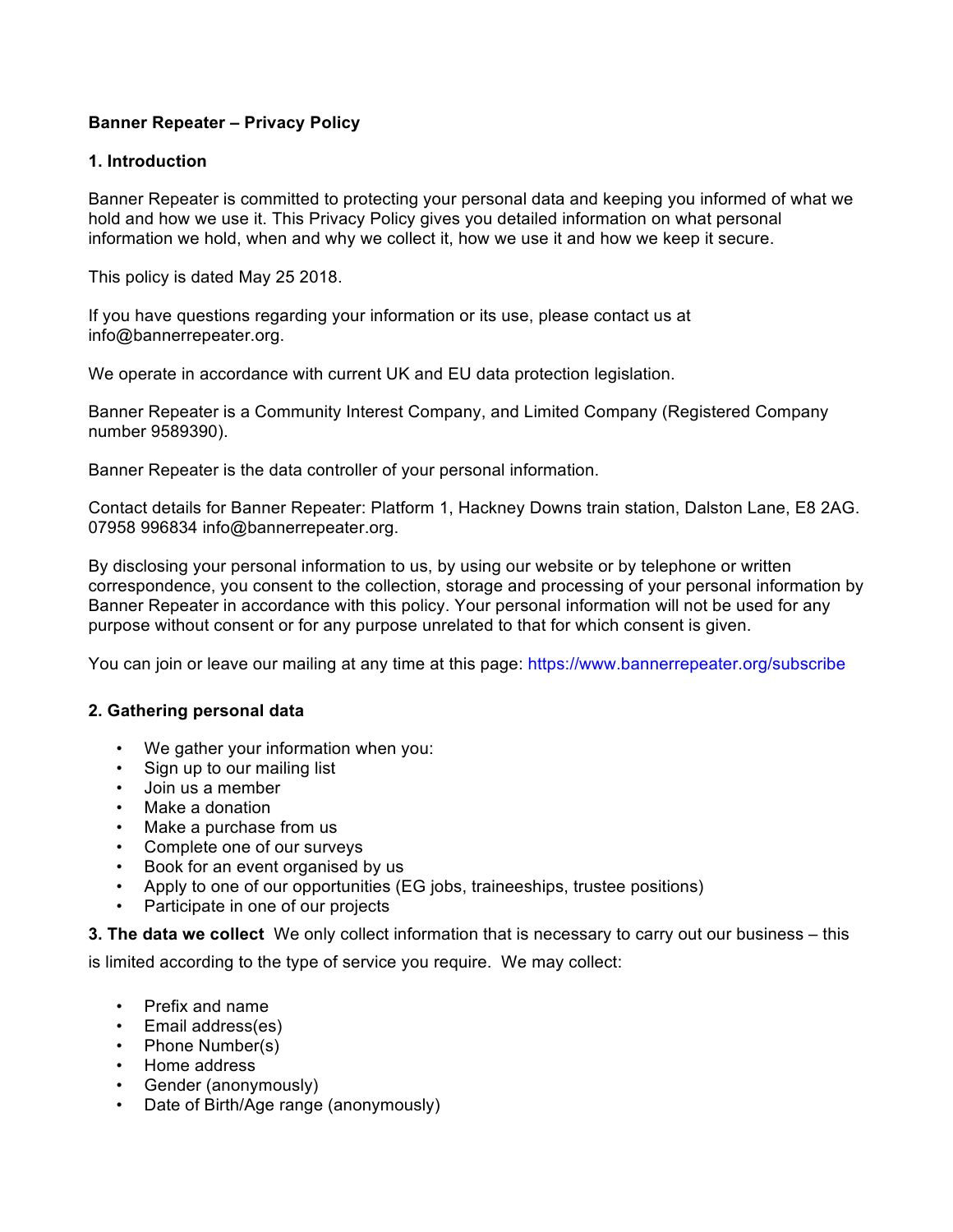- Ethnicity (anonymously)
- Information about health (anonymously)
- Contact phone number(s)
- Payment card details. (Please note that we will not hold payment information for any longer than it takes to process your transaction).
- Delivery address
- Billing address
- Education and employment history
- Social Media

Depending on your privacy settings for social media and messaging services including but not limited to Facebook, Instagram, Vimeo, YouTube and Twitter, you may give us permission to access information from those accounts or services.

• Information available publicly

We may gather information found in places such as Companies House and information that has been published in articles/ newspapers.

### **4. How we use your data**

We may use your information in order to inform you about our programme and activities.

We may also use your data in order to complete and fulfill purchases and requests and in order to consider your suitability for a post or project you have applied for.

Data gathered through our audience surveys and equal opportunities monitoring forms is logged and aggregated anonymously.

Banner Repeater will never share, sell, rent or trade your personal information to any third parties for marketing purposes without your prior consent. We may ask for your consent to share personal information with like-minded organisations.

Some service providers (such as Mailchimp, Paypal and iZettle) may have access to your data in order to perform services (such as payment processing and emailing) on our behalf. We ensure that anyone who provides these services enters into an agreement with us and meets our standards for data security. They will not use your data for anything other than the clearly defined purpose relating to the service that they are providing.

No data transmission over the Internet is 100% secure. We cannot absolutely guarantee the security of any information that you disclose to us and so draw your attention to the fact that you do so at your own risk.

Banner Repeater is not responsible for the privacy of other websites even if accessed using links from our website.

## **5. How we look after your data**

Banner Repeater is committed to protecting personal information entrusted to us. We adopt robust and appropriate technologies and policies, so that information we have about you is protected from unauthorised access and improper use.